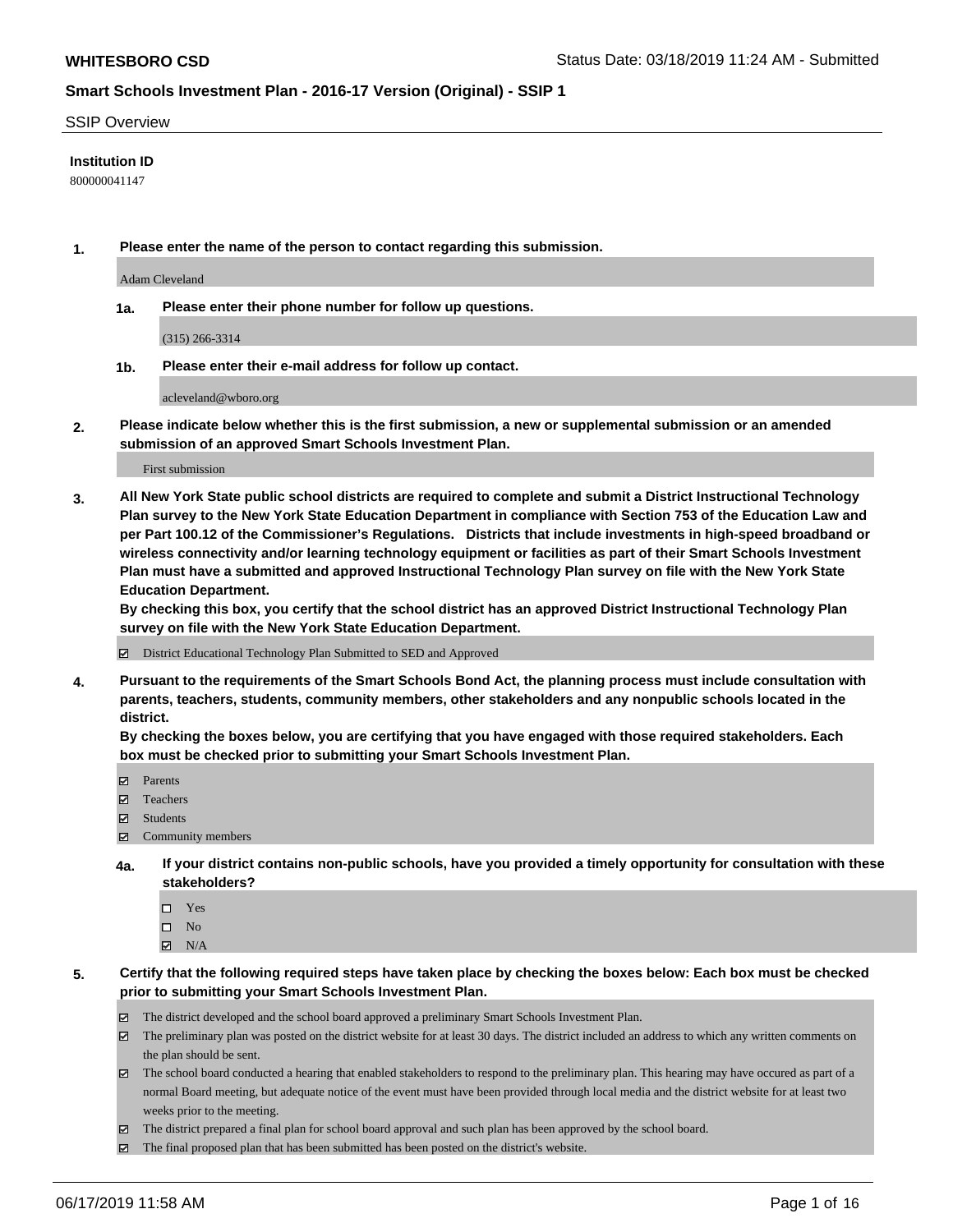SSIP Overview

**5a. Please upload the proposed Smart Schools Investment Plan (SSIP) that was posted on the district's website, along with any supporting materials. Note that this should be different than your recently submitted Educational Technology Survey. The Final SSIP, as approved by the School Board, should also be posted on the website and remain there during the course of the projects contained therein.**

Whitesboro CSD - SSIP1 ExecSummary Draft - WEB v2.pdf SSIPWebsitePostingLetter\_v2.pdf

**5b. Enter the webpage address where the final Smart Schools Investment Plan is posted. The Plan should remain posted for the life of the included projects.**

http://www.wboro.org/ssip

**6. Please enter an estimate of the total number of students and staff that will benefit from this Smart Schools Investment Plan based on the cumulative projects submitted to date.**

1,885

**7. An LEA/School District may partner with one or more other LEA/School Districts to form a consortium to pool Smart Schools Bond Act funds for a project that meets all other Smart School Bond Act requirements. Each school district participating in the consortium will need to file an approved Smart Schools Investment Plan for the project and submit a signed Memorandum of Understanding that sets forth the details of the consortium including the roles of each respective district.**

 $\Box$  The district plans to participate in a consortium to partner with other school district(s) to implement a Smart Schools project.

**8. Please enter the name and 6-digit SED Code for each LEA/School District participating in the Consortium.**

| <b>Partner LEA/District</b> | ISED BEDS Code |
|-----------------------------|----------------|
| (No Response)               | (No Response)  |

**9. Please upload a signed Memorandum of Understanding with all of the participating Consortium partners.**

(No Response)

**10. Your district's Smart Schools Bond Act Allocation is:**

\$2,455,359

**11. Enter the budget sub-allocations by category that you are submitting for approval at this time. If you are not budgeting SSBA funds for a category, please enter 0 (zero.) If the value entered is \$0, you will not be required to complete that survey question.**

|                                              | Sub-<br>Allocations |
|----------------------------------------------|---------------------|
| <b>School Connectivity</b>                   | 2,114,307           |
| <b>Connectivity Projects for Communities</b> | $\overline{0}$      |
| <b>Classroom Technology</b>                  | $\overline{0}$      |
| Pre-Kindergarten Classrooms                  | $\Omega$            |
| Replace Transportable Classrooms             | $\mathbf 0$         |
| <b>High-Tech Security Features</b>           | $\mathbf 0$         |
| Totals:                                      | 2,114,307           |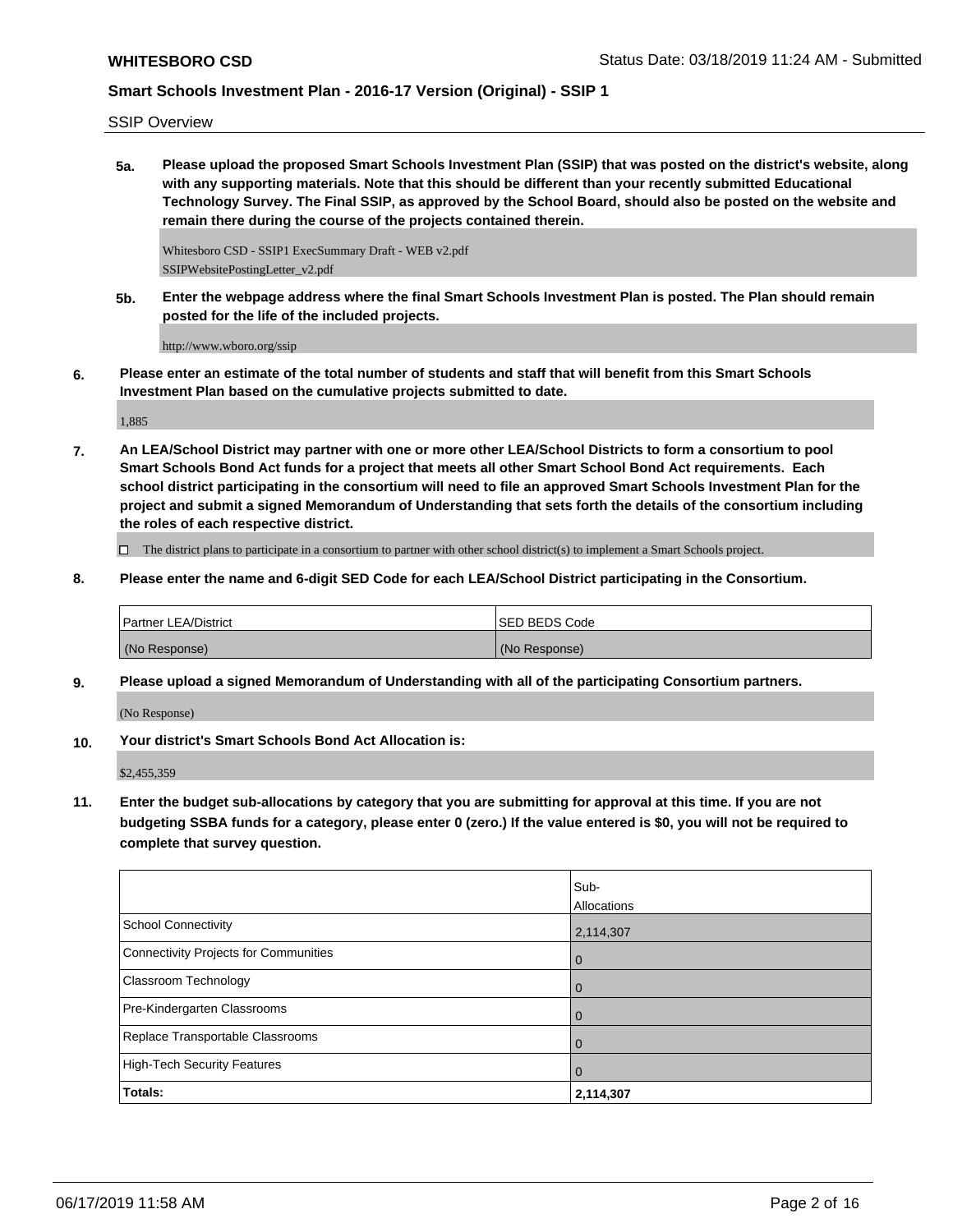School Connectivity

- **1. In order for students and faculty to receive the maximum benefit from the technology made available under the Smart Schools Bond Act, their school buildings must possess sufficient connectivity infrastructure to ensure that devices can be used during the school day. Smart Schools Investment Plans must demonstrate that:**
	- **• sufficient infrastructure that meets the Federal Communications Commission's 100 Mbps per 1,000 students standard currently exists in the buildings where new devices will be deployed, or**
	- **• is a planned use of a portion of Smart Schools Bond Act funds, or**
	- **• is under development through another funding source.**

**Smart Schools Bond Act funds used for technology infrastructure or classroom technology investments must increase the number of school buildings that meet or exceed the minimum speed standard of 100 Mbps per 1,000 students and staff within 12 months. This standard may be met on either a contracted 24/7 firm service or a "burstable" capability. If the standard is met under the burstable criteria, it must be:**

**1. Specifically codified in a service contract with a provider, and**

**2. Guaranteed to be available to all students and devices as needed, particularly during periods of high demand, such as computer-based testing (CBT) periods.**

### **Please describe how your district already meets or is planning to meet this standard within 12 months of plan submission.**

The Whitesboro Central School District has 3,161 students. Currently the District has a 1Gb connection, which significantly exceeds the calculated state minimum of 316Mb. Local network segments between telecommunications rooms are 10Gb (via new fiber optic cabling) between telecommunications rooms at the high and middle school buildings, and 1Gb (via antiquated cabling) at the four elementary buildings and Parkway school.

## **1a. If a district believes that it will be impossible to meet this standard within 12 months, it may apply for a waiver of this requirement, as described on the Smart Schools website. The waiver must be filed and approved by SED prior to submitting this survey.**

 $\Box$  By checking this box, you are certifying that the school district has an approved waiver of this requirement on file with the New York State Education Department.

#### **2. Connectivity Speed Calculator (Required)**

|                         | l Number of<br>Students | Multiply by<br>100 Kbps | to Convert to<br>Required<br>Speed in Mb | Divide by 1000 Current Speed Expected<br>l in Mb | Speed to be<br>Attained Within Required<br>12 Months | <b>Expected Date</b><br>When<br>Speed Will be<br>Met |
|-------------------------|-------------------------|-------------------------|------------------------------------------|--------------------------------------------------|------------------------------------------------------|------------------------------------------------------|
| <b>Calculated Speed</b> | 3.161                   | 316,000                 | 316                                      | 1000                                             | l (No<br>Response)                                   | (No<br>Response)                                     |

### **3. Describe how you intend to use Smart Schools Bond Act funds for high-speed broadband and/or wireless connectivity projects in school buildings.**

The Smart Schools Bond Act funds identified in SSIP 1 will be utilized to upgrade the antiquated network infrastructure in the four elementary schools (Deerfield, Marcy, Hart's Hill, and Westmoreland Road) and Parkway school. Much of the existing cabling infrastructure dates back to the 1990's, and is neither reliable nor capable of supporting current needs. Switch cabinets are currently located in poor locations, and are significantly undersized. The proposed school connectivity project consists of the construction of standards compliant technology rooms, communications cabling pathways, category 6/6a horizontal cabling and new fiber optic backbone cabling. These upgrades mirror those recently performed at our high school and middle school buildings via a capital improvement project, and will ensure the completion of a robust district wide network infrastructure necessary to support instructional technology goals, modernized safety and security systems, and increased mechanical system controls and efficiencies.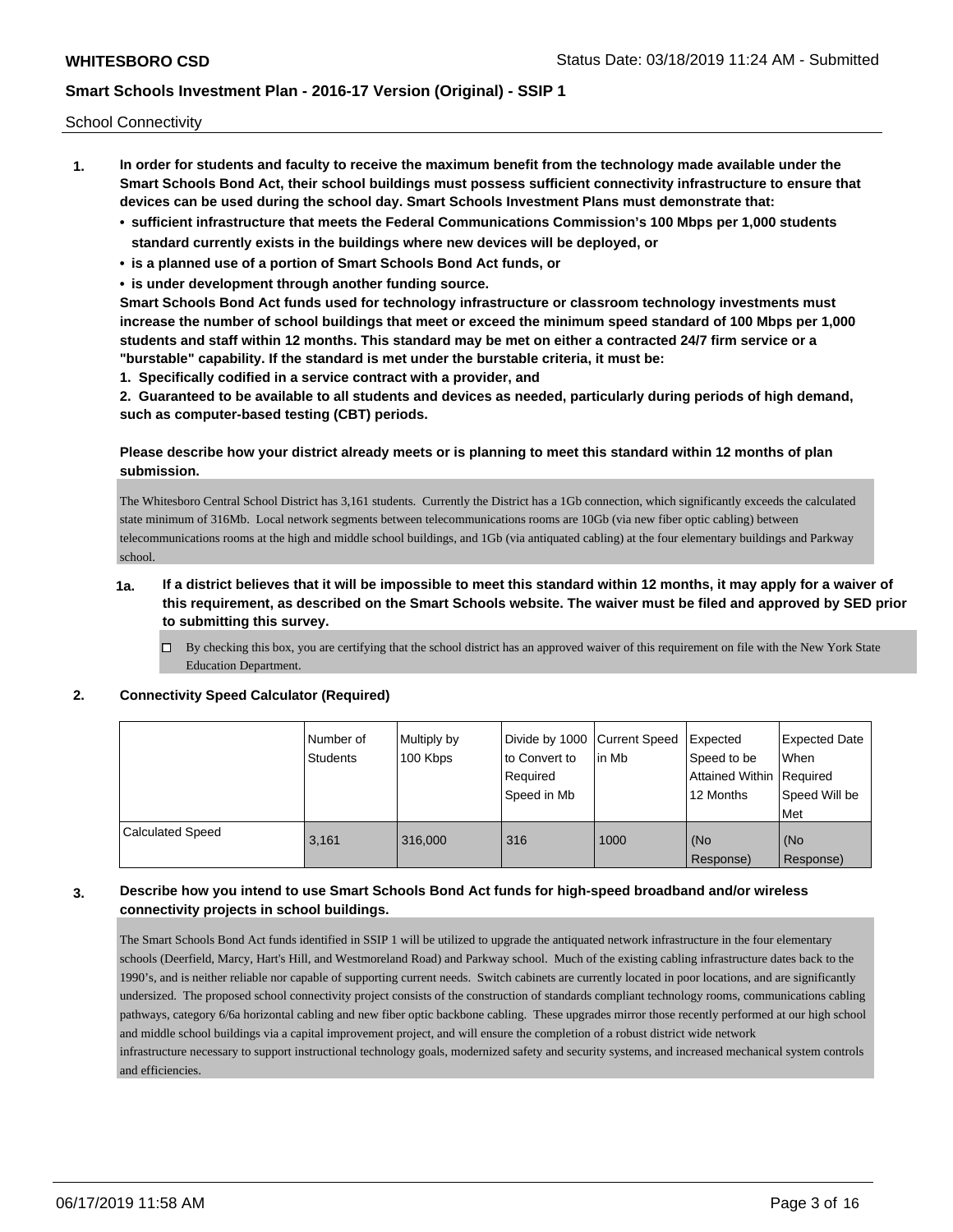School Connectivity

**4. Describe the linkage between the district's District Instructional Technology Plan and the proposed projects. (There should be a link between your response to this question and your response to Question 1 in Part E. Curriculum and Instruction "What are the district's plans to use digital connectivity and technology to improve teaching and learning?)**

The proposed Smart Schools Bond Act project will build critical foundational network infrastructure, directly linked to achieving the goals to the District's Instructional Technology Plan. As stated in the District's approved Instructional Technology Plan:

"The District's goal in the use of digital connectivity and educational technology applications is to deepen student engagement and improve student achievement by enabling students to access and analyze information, solve problems, collaborate with others, communicate their thoughts and ideas, and be college and career ready. Effective use of learning technologies allows students to become self-directed, self-motivated and lifelong learners. The District plan to achieve this goal is to **provide information technology resources and devices** to teachers and learners and to help educators leverage technology and data to personalize learning, **use online resources and curricula**, prepare students for the Regents Reform Agenda, and improve college and career ready instruction.

The **addition of new devices** will allow teachers and students to access equipment when necessary, and the **upgrade of wired and wireless infrastructure will ensure those devices can access resources effectively**. The use of **online tools and materials** will allow teachers the use of realtime data to personalize learning for students, increase engagement with parents, and collaborate with other teachers."

**5. If the district wishes to have students and staff access the Internet from wireless devices within the school building, or in close proximity to it, it must first ensure that it has a robust Wi-Fi network in place that has sufficient bandwidth to meet user demand.**

#### **Please describe how you have quantified this demand and how you plan to meet this demand.**

Our wireless infrastructure is comprised of a centralized Aruba 7210 controller housed at the high school that supports nearly 300 access points throughout the District. At all buildings, each instructional space (classrooms, collaborative areas, cafeterias, etc.) is outfitted with a wireless N or better access point to ensure ample connectivity to support a potential 1-to-1 ratio of students to devices. At the four elementary buildings and Parkway school, the wireless access points are connected to legacy cabling infrastructure. The proposed Smart Schools Bond Act project will ensure that the wireless network is supported by a robust physical network infrastructure, ensuring increased reliability and throughput, and future-proofing for future wireless network upgrades.

**6. As indicated on Page 5 of the guidance, the Office of Facilities Planning will have to conduct a preliminary review of all capital projects, including connectivity projects.**

**Please indicate on a separate row each project number given to you by the Office of Facilities Planning.**

| <b>Project Number</b> |  |
|-----------------------|--|
| 41-29-02-06-7-999-002 |  |

**7. Certain high-tech security and connectivity infrastructure projects may be eligible for an expedited review process as determined by the Office of Facilities Planning.**

#### **Was your project deemed eligible for streamlined review?**

No

**8. Include the name and license number of the architect or engineer of record.**

| <b>Name</b>              | License Number |
|--------------------------|----------------|
| Crolius, Christopher Jay | 22954          |

**9. If you are submitting an allocation for School Connectivity complete this table.**

**Note that the calculated Total at the bottom of the table must equal the Total allocation for this category that you entered in the SSIP Overview overall budget.**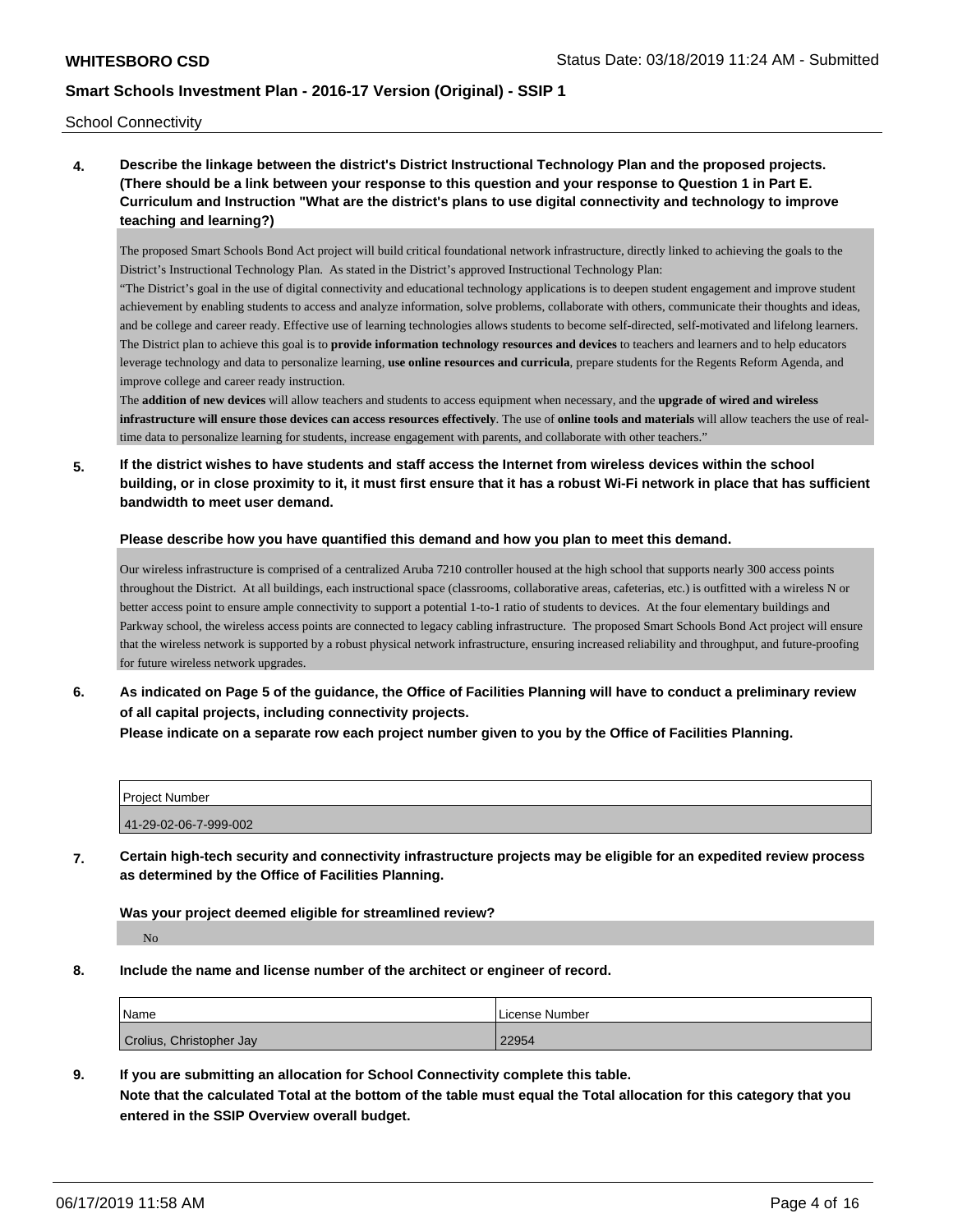School Connectivity

|                                            | Sub-<br>Allocation |
|--------------------------------------------|--------------------|
| Network/Access Costs                       | (No Response)      |
| <b>Outside Plant Costs</b>                 | (No Response)      |
| School Internal Connections and Components | 1,636,883          |
| <b>Professional Services</b>               | 272,814            |
| Testing                                    | (No Response)      |
| <b>Other Upfront Costs</b>                 | (No Response)      |
| <b>Other Costs</b>                         | 204,610            |
| Totals:                                    | 2,114,307          |

**10. Please detail the type, quantity, per unit cost and total cost of the eligible items under each sub-category. This is especially important for any expenditures listed under the "Other" category. All expenditures must be eligible for tax-exempt financing to be reimbursed through the SSBA. Sufficient detail must be provided so that we can verify this is the case. If you have any questions, please contact us directly through smartschools@nysed.gov. NOTE: Wireless Access Points should be included in this category, not under Classroom Educational Technology, except those that will be loaned/purchased for nonpublic schools.**

| Select the allowable expenditure<br>type.<br>Repeat to add another item under<br>each type. | Item to be purchased                                                                                                                                                                                                                                                                                                                          | Quantity | Cost per Item | <b>Total Cost</b> |
|---------------------------------------------------------------------------------------------|-----------------------------------------------------------------------------------------------------------------------------------------------------------------------------------------------------------------------------------------------------------------------------------------------------------------------------------------------|----------|---------------|-------------------|
| <b>Connections/Components</b>                                                               | Elementary schools & Parkway school: 8<br>Construct/improve telecommunications<br>rooms (includes architectural,<br>mechanical, and electrical<br>improvements such as building out<br>new secured dedicated spaces,<br>providing environmental controls,<br>electrical power and grounding to<br>support a modern network<br>infrastructure) |          | 34,081        | 272,648           |
| <b>Connections/Components</b>                                                               | Elementary schools & Parkway school:<br><b>Communications Pathways (includes</b><br>Cable Trays, J-hooks, Conduits, and<br>Sleeves)                                                                                                                                                                                                           | 5        | 63,827        | 319,135           |
| <b>Connections/Components</b>                                                               | Elementary schools & Parkway school:<br>Backbone Cabling & Components<br>(includes fiber-optic cabling)                                                                                                                                                                                                                                       | 5        | 8,320         | 41.600            |
| <b>Connections/Components</b>                                                               | Elementary schools & Parkway school:<br>Horizontal Cabling & Components<br>(includes Category 6/6A copper<br>cabling)                                                                                                                                                                                                                         | 5        | 86.740        | 433,700           |
| <b>Connections/Components</b>                                                               | Elementary schools & Parkway school:  <br>Connecting Cords, Devices & Adapters                                                                                                                                                                                                                                                                | 5        | 6.816         | 34,080            |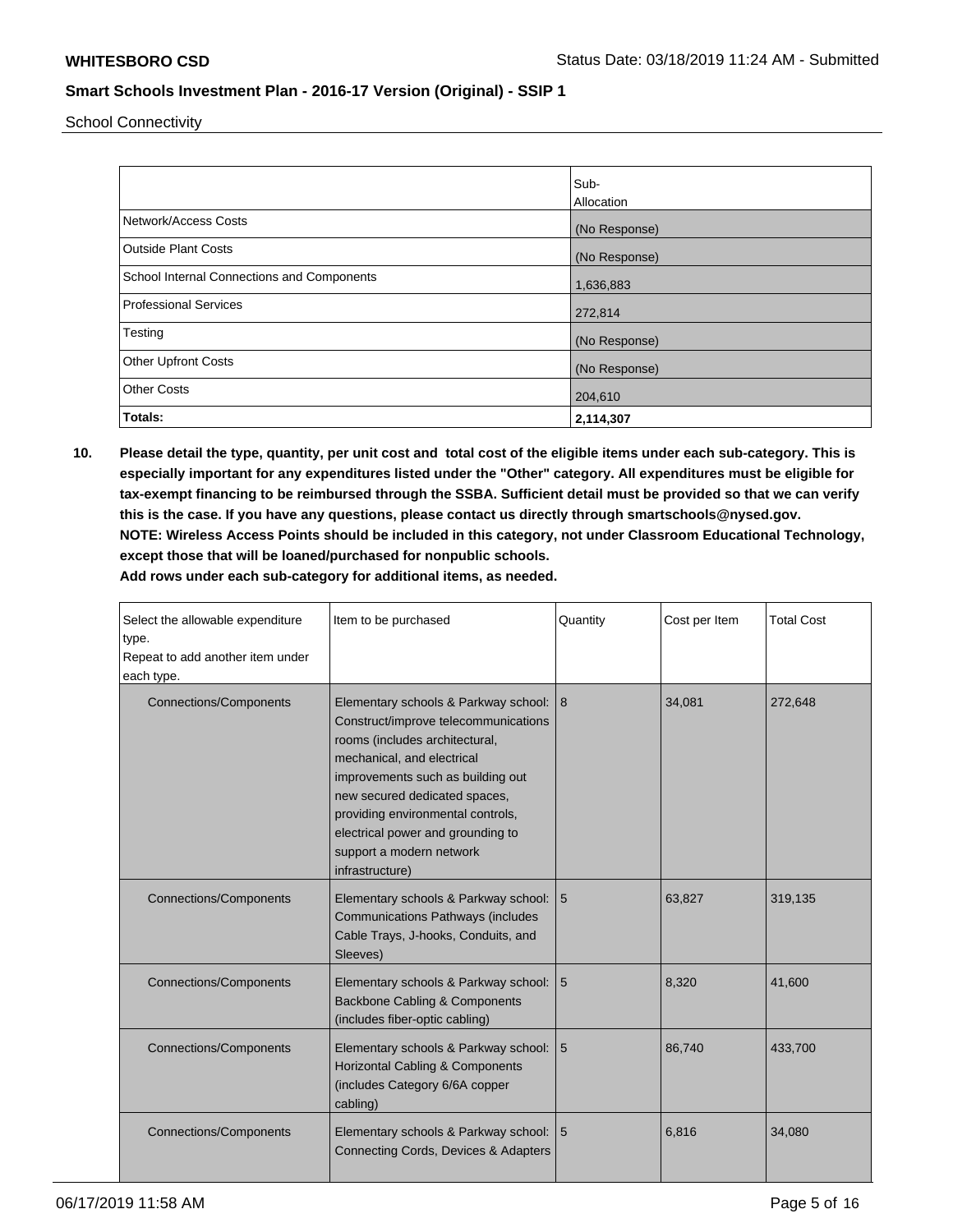School Connectivity

| Select the allowable expenditure | Item to be purchased                             | Quantity | Cost per Item | <b>Total Cost</b> |
|----------------------------------|--------------------------------------------------|----------|---------------|-------------------|
| type.                            |                                                  |          |               |                   |
| Repeat to add another item under |                                                  |          |               |                   |
| each type.                       |                                                  |          |               |                   |
| <b>Connections/Components</b>    | Asbestos Testing & Abatement<br>(estimated cost) |          | 262,906       | 262,906           |
| <b>Connections/Components</b>    | Design Contingency (10%)                         |          | 136,407       | 136,407           |
| <b>Connections/Components</b>    | Construction Contingency (10%)                   |          | 136,407       | 136,407           |
| <b>Professional Services</b>     | Design and Construction Management<br>Fees       |          | 272,814       | 272,814           |
| <b>Other Costs</b>               | Incidentals (15%)                                |          | 204,610       | 204,610           |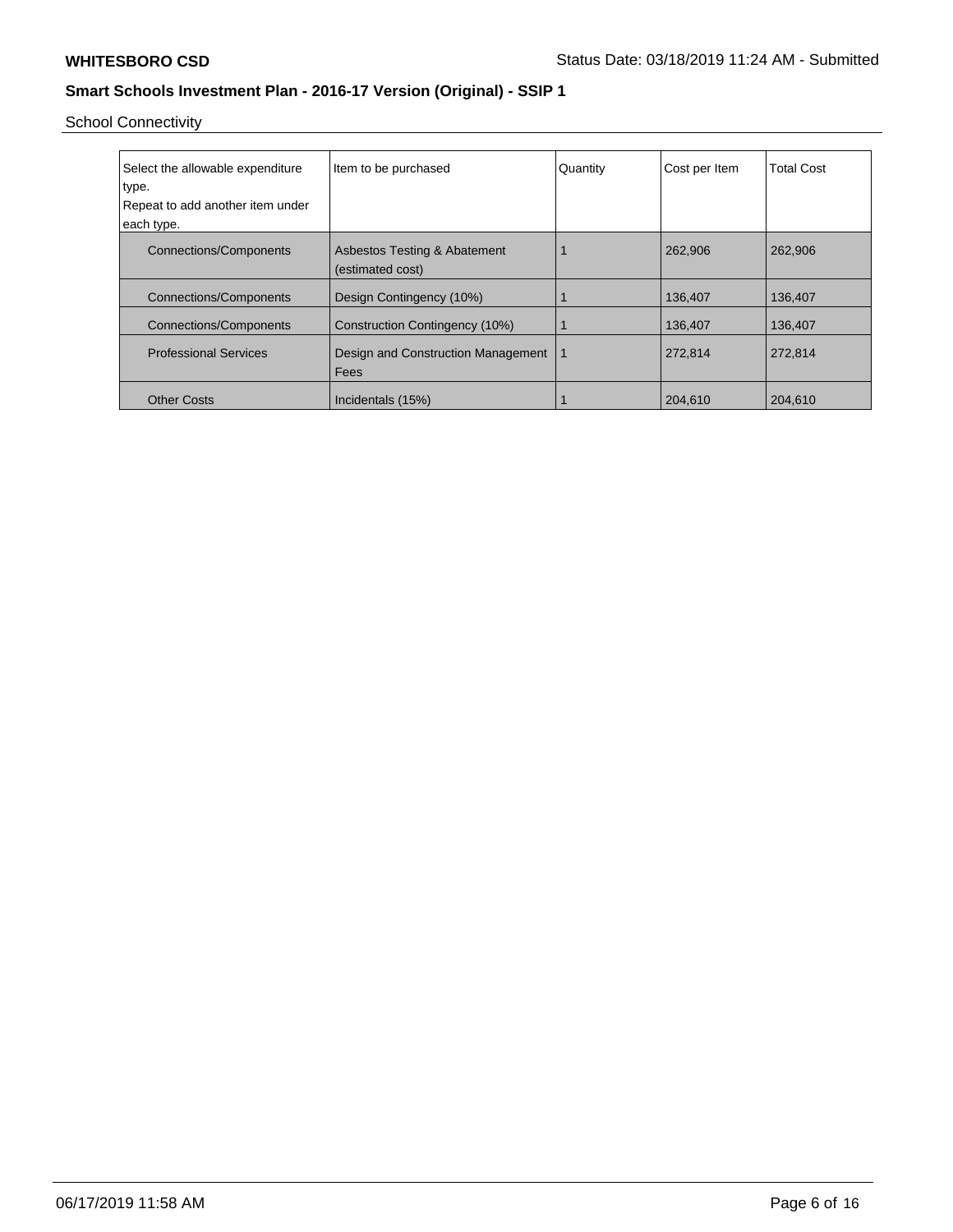Community Connectivity (Broadband and Wireless)

**1. Describe how you intend to use Smart Schools Bond Act funds for high-speed broadband and/or wireless connectivity projects in the community.**

(No Response)

**2. Please describe how the proposed project(s) will promote student achievement and increase student and/or staff access to the Internet in a manner that enhances student learning and/or instruction outside of the school day and/or school building.**

(No Response)

**3. Community connectivity projects must comply with all the necessary local building codes and regulations (building and related permits are not required prior to plan submission).**

 $\Box$  I certify that we will comply with all the necessary local building codes and regulations.

**4. Please describe the physical location of the proposed investment.**

(No Response)

**5. Please provide the initial list of partners participating in the Community Connectivity Broadband Project, along with their Federal Tax Identification (Employer Identification) number.**

| <b>Project Partners</b> | Federal ID#   |
|-------------------------|---------------|
| (No Response)           | (No Response) |

**6. If you are submitting an allocation for Community Connectivity, complete this table.**

**Note that the calculated Total at the bottom of the table must equal the Total allocation for this category that you entered in the SSIP Overview overall budget.**

|                                    | Sub-Allocation |
|------------------------------------|----------------|
| Network/Access Costs               | (No Response)  |
| <b>Outside Plant Costs</b>         | (No Response)  |
| <b>Tower Costs</b>                 | (No Response)  |
| <b>Customer Premises Equipment</b> | (No Response)  |
| <b>Professional Services</b>       | (No Response)  |
| Testing                            | (No Response)  |
| <b>Other Upfront Costs</b>         | (No Response)  |
| <b>Other Costs</b>                 | (No Response)  |
| Totals:                            | 0              |

**7. Please detail the type, quantity, per unit cost and total cost of the eligible items under each sub-category. This is especially important for any expenditures listed under the "Other" category. All expenditures must be capital-bond eligible to be reimbursed through the SSBA. If you have any questions, please contact us directly through smartschools@nysed.gov.**

| Select the allowable expenditure | Item to be purchased | Quantity      | Cost per Item | <b>Total Cost</b> |
|----------------------------------|----------------------|---------------|---------------|-------------------|
| type.                            |                      |               |               |                   |
| Repeat to add another item under |                      |               |               |                   |
| each type.                       |                      |               |               |                   |
| (No Response)                    | (No Response)        | (No Response) | (No Response) | (No Response)     |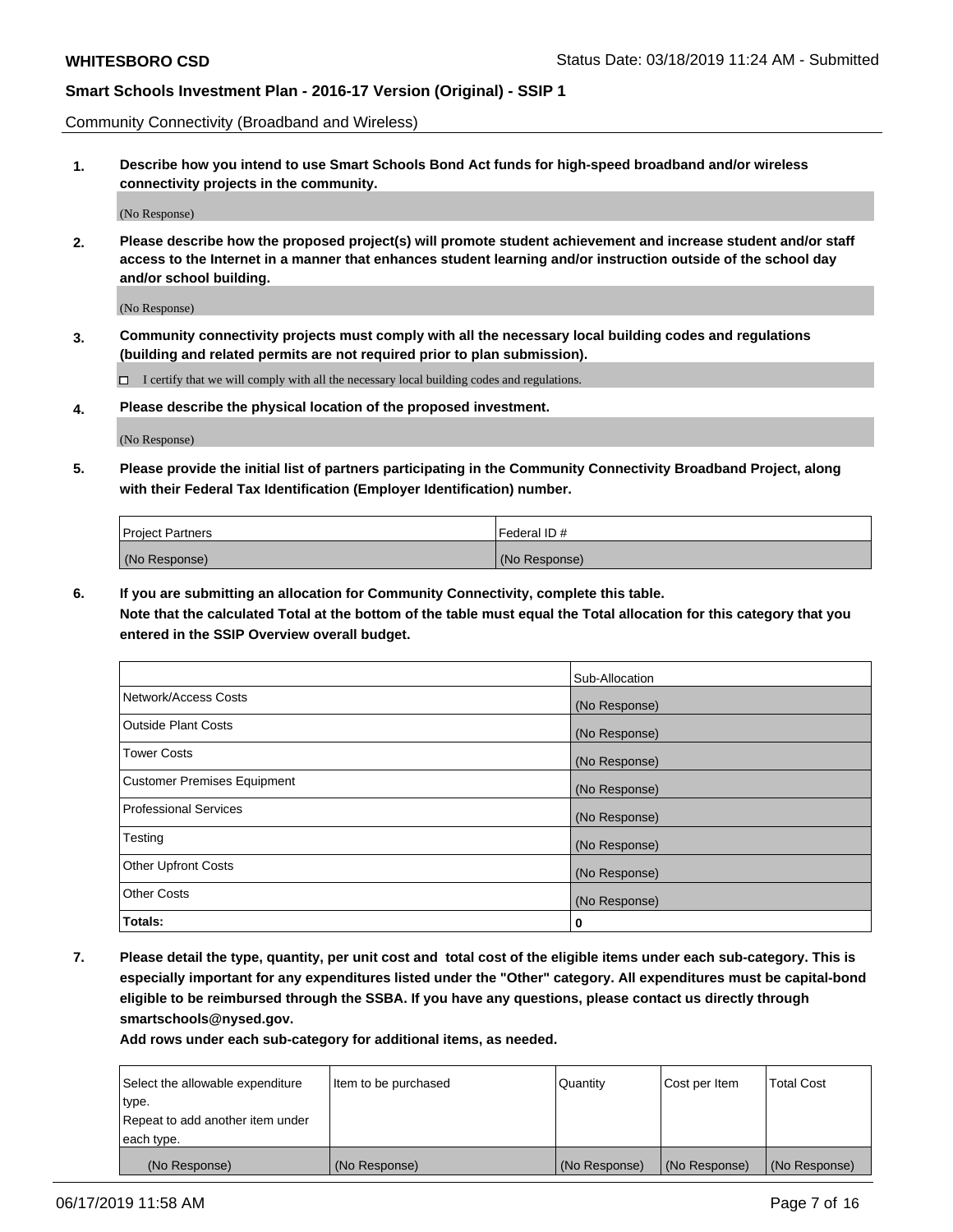#### Classroom Learning Technology

**1. In order for students and faculty to receive the maximum benefit from the technology made available under the Smart Schools Bond Act, their school buildings must possess sufficient connectivity infrastructure to ensure that devices can be used during the school day. Smart Schools Investment Plans must demonstrate that sufficient infrastructure that meets the Federal Communications Commission's 100 Mbps per 1,000 students standard currently exists in the buildings where new devices will be deployed, or is a planned use of a portion of Smart Schools Bond Act funds, or is under development through another funding source. Smart Schools Bond Act funds used for technology infrastructure or classroom technology investments must increase the number of school buildings that meet or exceed the minimum speed standard of 100 Mbps per 1,000 students and staff within 12 months. This standard may be met on either a contracted 24/7 firm service or a**

**"burstable" capability. If the standard is met under the burstable criteria, it must be:**

**1. Specifically codified in a service contract with a provider, and**

**2. Guaranteed to be available to all students and devices as needed, particularly during periods of high demand, such as computer-based testing (CBT) periods.**

**Please describe how your district already meets or is planning to meet this standard within 12 months of plan submission.**

(No Response)

- **1a. If a district believes that it will be impossible to meet this standard within 12 months, it may apply for a waiver of this requirement, as described on the Smart Schools website. The waiver must be filed and approved by SED prior to submitting this survey.**
	- By checking this box, you are certifying that the school district has an approved waiver of this requirement on file with the New York State Education Department.

#### **2. Connectivity Speed Calculator (Required)**

|                         | I Number of<br>Students | Multiply by<br>100 Kbps | to Convert to<br>Required<br>Speed in Mb | Divide by 1000 Current Speed Expected<br>lin Mb | Speed to be<br>Attained Within Required<br>12 Months | <b>Expected Date</b><br>When<br>Speed Will be<br>Met |
|-------------------------|-------------------------|-------------------------|------------------------------------------|-------------------------------------------------|------------------------------------------------------|------------------------------------------------------|
| <b>Calculated Speed</b> | (No<br>Response)        | (No Response)           | (No<br>Response)                         | (No<br>Response)                                | (No<br>Response)                                     | (No<br>Response)                                     |

**3. If the district wishes to have students and staff access the Internet from wireless devices within the school building, or in close proximity to it, it must first ensure that it has a robust Wi-Fi network in place that has sufficient bandwidth to meet user demand.**

**Please describe how you have quantified this demand and how you plan to meet this demand.**

(No Response)

**4. All New York State public school districts are required to complete and submit an Instructional Technology Plan survey to the New York State Education Department in compliance with Section 753 of the Education Law and per Part 100.12 of the Commissioner's Regulations.**

**Districts that include educational technology purchases as part of their Smart Schools Investment Plan must have a submitted and approved Instructional Technology Plan survey on file with the New York State Education Department.**

- $\Box$  By checking this box, you are certifying that the school district has an approved Instructional Technology Plan survey on file with the New York State Education Department.
- **5. Describe the devices you intend to purchase and their compatibility with existing or planned platforms or systems. Specifically address the adequacy of each facility's electrical, HVAC and other infrastructure necessary to install and support the operation of the planned technology.**

(No Response)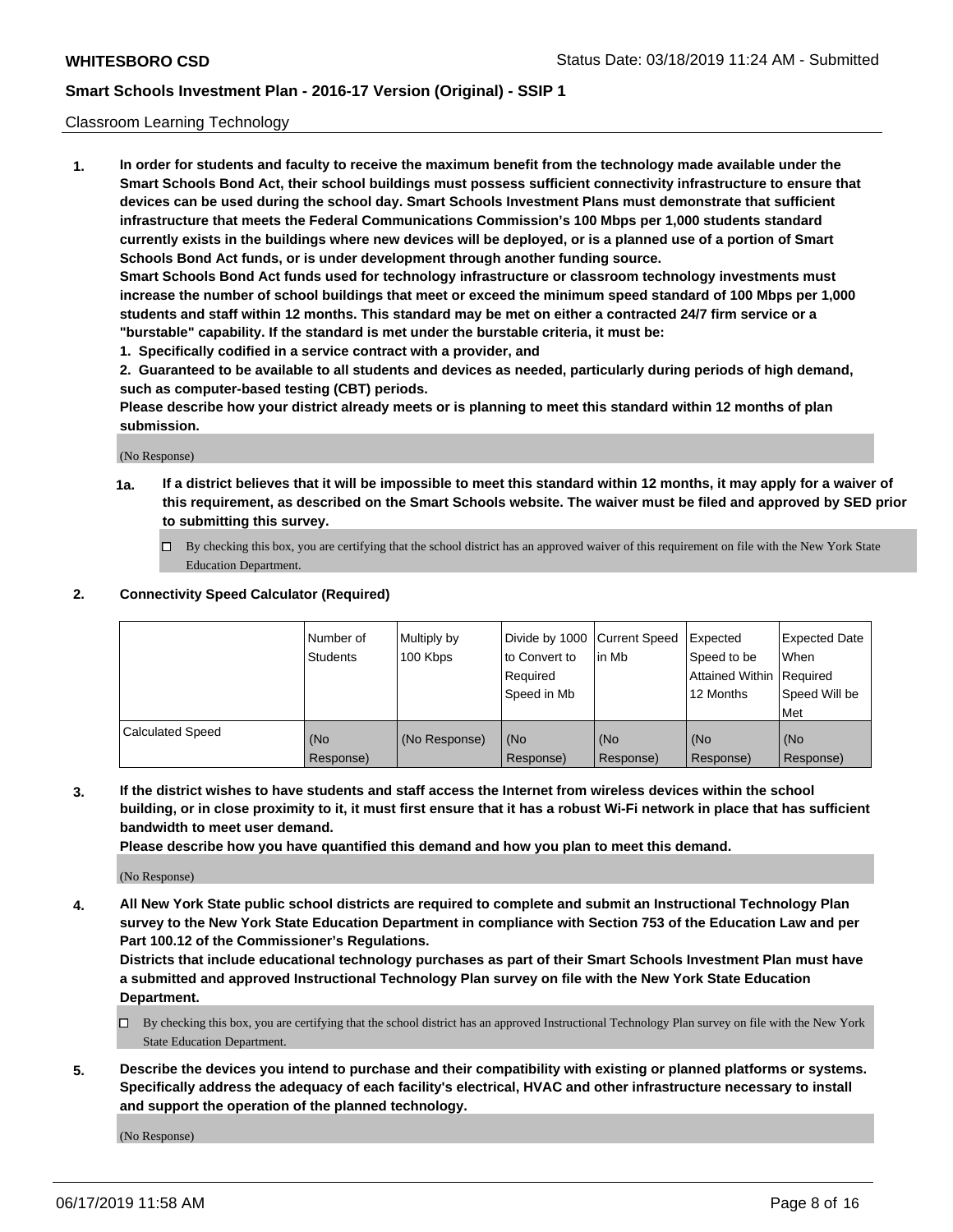#### Classroom Learning Technology

- **6. Describe how the proposed technology purchases will:**
	- **> enhance differentiated instruction;**
	- **> expand student learning inside and outside the classroom;**
	- **> benefit students with disabilities and English language learners; and**
	- **> contribute to the reduction of other learning gaps that have been identified within the district.**

**The expectation is that districts will place a priority on addressing the needs of students who struggle to succeed in a rigorous curriculum. Responses in this section should specifically address this concern and align with the district's Instructional Technology Plan (in particular Question 2 of E. Curriculum and Instruction: "Does the district's instructional technology plan address the needs of students with disabilities to ensure equitable access to instruction, materials and assessments?" and Question 3 of the same section: "Does the district's instructional technology plan address the provision of assistive technology specifically for students with disabilities to ensure access to and participation in the general curriculum?"**

(No Response)

**7. Where appropriate, describe how the proposed technology purchases will enhance ongoing communication with parents and other stakeholders and help the district facilitate technology-based regional partnerships, including distance learning and other efforts.**

(No Response)

**8. Describe the district's plan to provide professional development to ensure that administrators, teachers and staff can employ the technology purchased to enhance instruction successfully.**

**Note: This response should be aligned and expanded upon in accordance with your district's response to Question 1 of F. Professional Development of your Instructional Technology Plan: "Please provide a summary of professional development offered to teachers and staff, for the time period covered by this plan, to support technology to enhance teaching and learning. Please include topics, audience and method of delivery within your summary."**

(No Response)

- **9. Districts must contact the SUNY/CUNY teacher preparation program that supplies the largest number of the district's new teachers to request advice on innovative uses and best practices at the intersection of pedagogy and educational technology.**
	- By checking this box, you certify that you have contacted the SUNY/CUNY teacher preparation program that supplies the largest number of your new teachers to request advice on these issues.
	- **9a. Please enter the name of the SUNY or CUNY Institution that you contacted.**

(No Response)

**9b. Enter the primary Institution phone number.**

(No Response)

**9c. Enter the name of the contact person with whom you consulted and/or will be collaborating with on innovative uses of technology and best practices.**

(No Response)

**10. A district whose Smart Schools Investment Plan proposes the purchase of technology devices and other hardware must account for nonpublic schools in the district.**

**Are there nonpublic schools within your school district?**

Yes

 $\square$  No

**11. Nonpublic Classroom Technology Loan Calculator**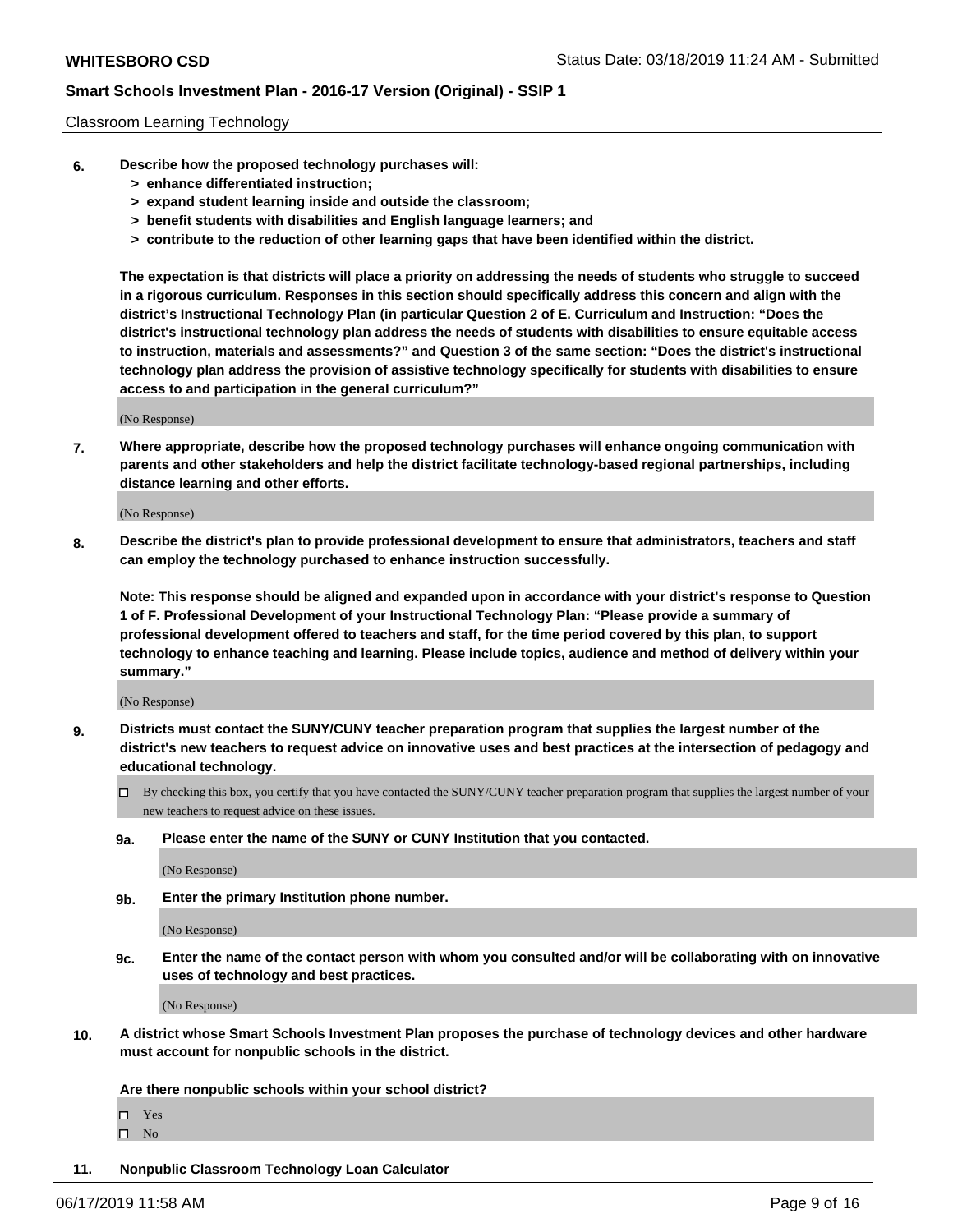#### Classroom Learning Technology

**The Smart Schools Bond Act provides that any Classroom Learning Technology purchases made using Smart Schools funds shall be lent, upon request, to nonpublic schools in the district. However, no school district shall be required to loan technology in amounts greater than the total obtained and spent on technology pursuant to the Smart Schools Bond Act and the value of such loan may not exceed the total of \$250 multiplied by the nonpublic school enrollment in the base year at the time of enactment. See:**

**http://www.p12.nysed.gov/mgtserv/smart\_schools/docs/Smart\_Schools\_Bond\_Act\_Guidance\_04.27.15\_Final.pdf.**

|                                       | 1. Classroom<br>Technology<br>Sub-allocation | 2. Public<br>l Enrollment<br>$(2014 - 15)$ | l 3. Nonpublic<br>l Enrollment<br>$(2014 - 15)$ | l 4. Sum of<br>Public and<br>l Nonpublic<br>Enrollment                                        | 15. Total Per<br>Pupil Sub-<br>l allocation | l 6. Total<br>Nonpublic Loan<br>Amount |
|---------------------------------------|----------------------------------------------|--------------------------------------------|-------------------------------------------------|-----------------------------------------------------------------------------------------------|---------------------------------------------|----------------------------------------|
| Calculated Nonpublic Loan<br>l Amount |                                              |                                            |                                                 | (No Response)   (No Response)   (No Response)   (No Response)   (No Response)   (No Response) |                                             |                                        |

**12. To ensure the sustainability of technology purchases made with Smart Schools funds, districts must demonstrate a long-term plan to maintain and replace technology purchases supported by Smart Schools Bond Act funds. This sustainability plan shall demonstrate a district's capacity to support recurring costs of use that are ineligible for Smart Schools Bond Act funding such as device maintenance, technical support, Internet and wireless fees, maintenance of hotspots, staff professional development, building maintenance and the replacement of incidental items. Further, such a sustainability plan shall include a long-term plan for the replacement of purchased devices and equipment at the end of their useful life with other funding sources.**

 $\Box$  By checking this box, you certify that the district has a sustainability plan as described above.

**13. Districts must ensure that devices purchased with Smart Schools Bond funds will be distributed, prepared for use, maintained and supported appropriately. Districts must maintain detailed device inventories in accordance with generally accepted accounting principles.**

By checking this box, you certify that the district has a distribution and inventory management plan and system in place.

**14. If you are submitting an allocation for Classroom Learning Technology complete this table. Note that the calculated Total at the bottom of the table must equal the Total allocation for this category that you entered in the SSIP Overview overall budget.**

|                          | Sub-Allocation |
|--------------------------|----------------|
| Interactive Whiteboards  | (No Response)  |
| <b>Computer Servers</b>  | (No Response)  |
| <b>Desktop Computers</b> | (No Response)  |
| <b>Laptop Computers</b>  | (No Response)  |
| <b>Tablet Computers</b>  | (No Response)  |
| <b>Other Costs</b>       | (No Response)  |
| Totals:                  | 0              |

**15. Please detail the type, quantity, per unit cost and total cost of the eligible items under each sub-category. This is especially important for any expenditures listed under the "Other" category. All expenditures must be capital-bond eligible to be reimbursed through the SSBA. If you have any questions, please contact us directly through smartschools@nysed.gov.**

**Please specify in the "Item to be Purchased" field which specific expenditures and items are planned to meet the district's nonpublic loan requirement, if applicable.**

**NOTE: Wireless Access Points that will be loaned/purchased for nonpublic schools should ONLY be included in this category, not under School Connectivity, where public school districts would list them.**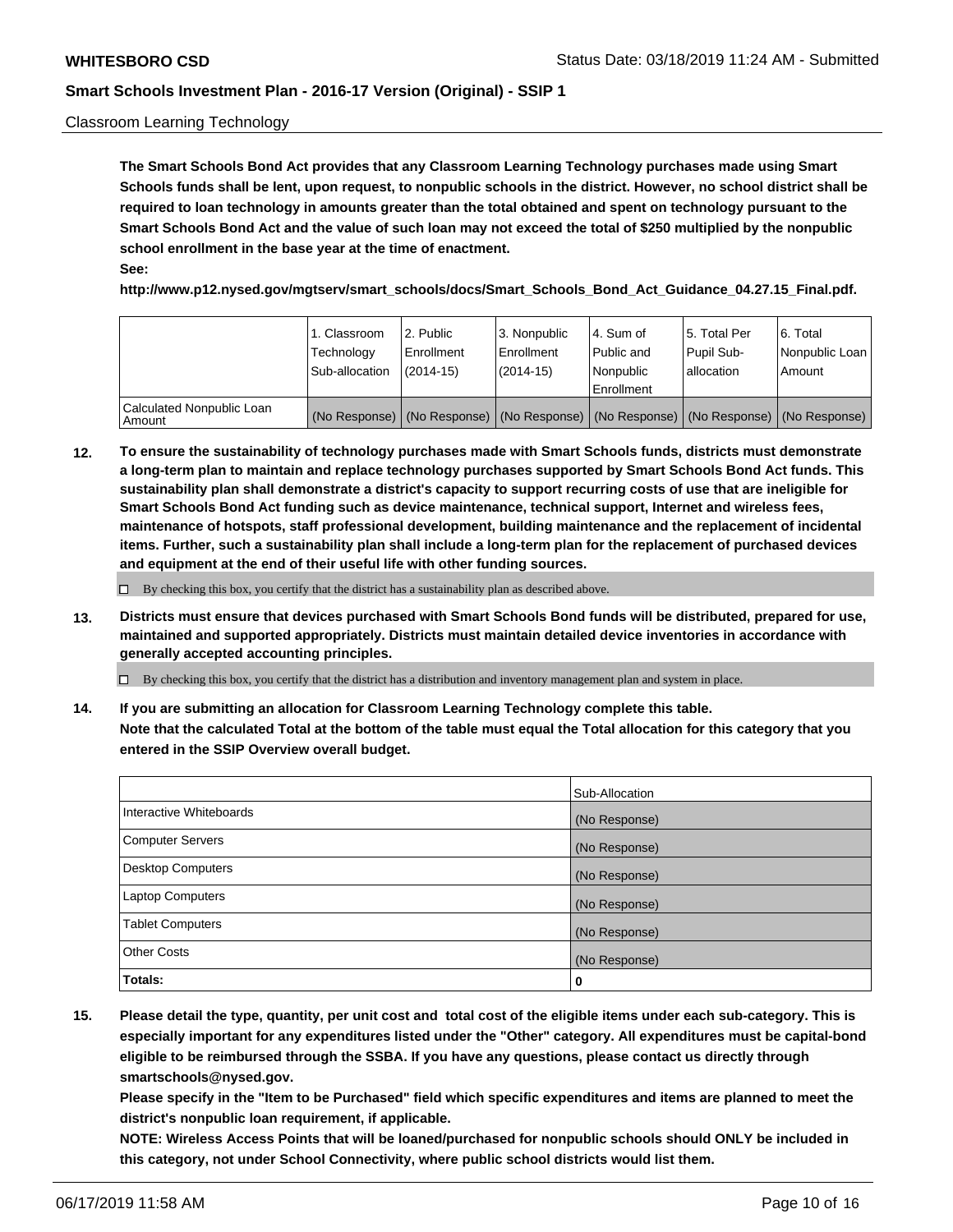Classroom Learning Technology

| Select the allowable expenditure | I ltem to be Purchased | Quantity      | Cost per Item | <b>Total Cost</b> |
|----------------------------------|------------------------|---------------|---------------|-------------------|
| type.                            |                        |               |               |                   |
| Repeat to add another item under |                        |               |               |                   |
| each type.                       |                        |               |               |                   |
| (No Response)                    | (No Response)          | (No Response) | (No Response) | (No Response)     |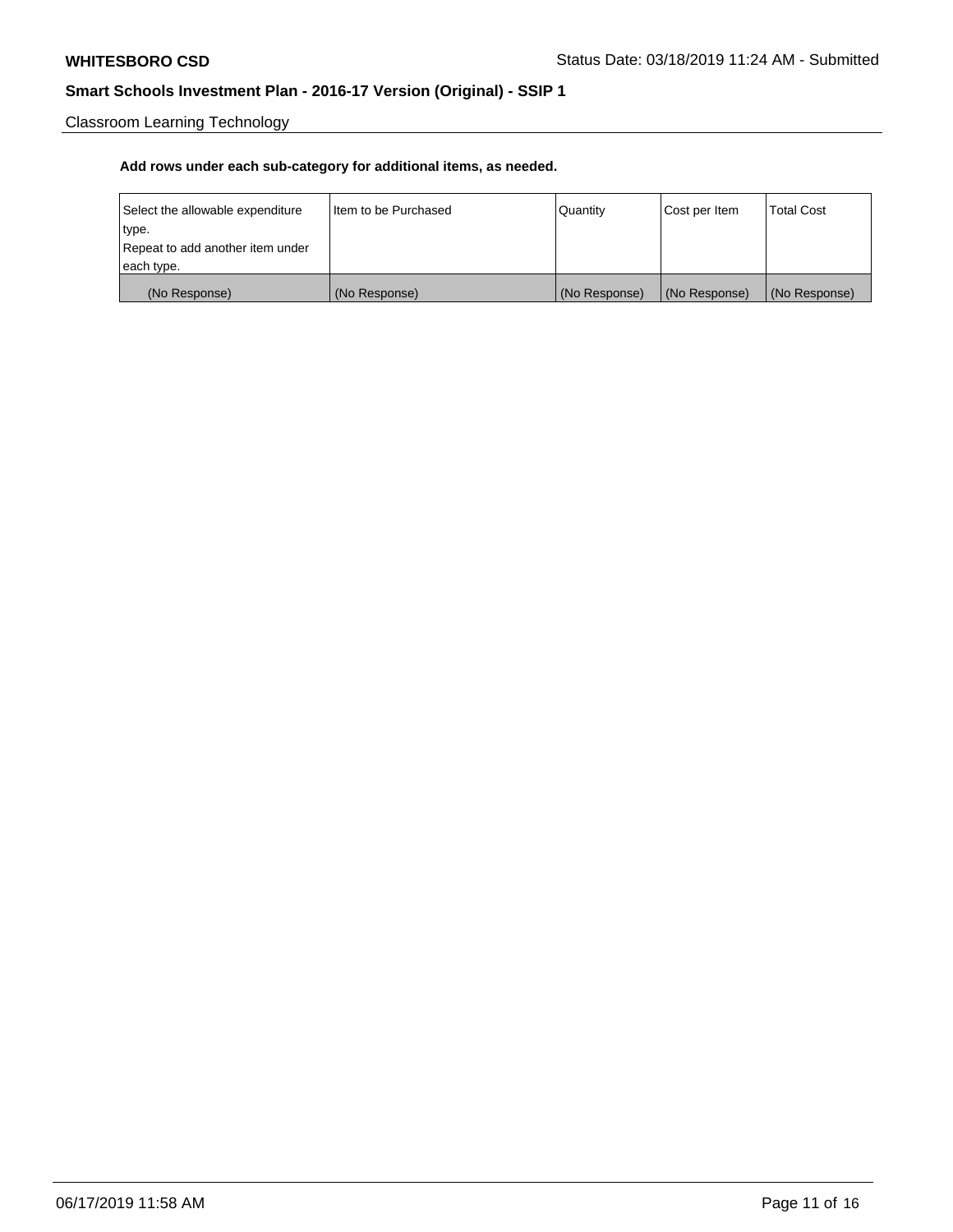#### Pre-Kindergarten Classrooms

**1. Provide information regarding how and where the district is currently serving pre-kindergarten students and justify the need for additional space with enrollment projections over 3 years.**

(No Response)

- **2. Describe the district's plan to construct, enhance or modernize education facilities to accommodate prekindergarten programs. Such plans must include:**
	- **Specific descriptions of what the district intends to do to each space;**
	- **An affirmation that pre-kindergarten classrooms will contain a minimum of 900 square feet per classroom;**
	- **The number of classrooms involved;**
	- **The approximate construction costs per classroom; and**
	- **Confirmation that the space is district-owned or has a long-term lease that exceeds the probable useful life of the improvements.**

(No Response)

**3. Smart Schools Bond Act funds may only be used for capital construction costs. Describe the type and amount of additional funds that will be required to support ineligible ongoing costs (e.g. instruction, supplies) associated with any additional pre-kindergarten classrooms that the district plans to add.**

(No Response)

**4. All plans and specifications for the erection, repair, enlargement or remodeling of school buildings in any public school district in the State must be reviewed and approved by the Commissioner. Districts that plan capital projects using their Smart Schools Bond Act funds will undergo a Preliminary Review Process by the Office of Facilities Planning.**

**Please indicate on a separate row each project number given to you by the Office of Facilities Planning.**

| Project Number |  |
|----------------|--|
| (No Response)  |  |
|                |  |

**5. If you have made an allocation for Pre-Kindergarten Classrooms, complete this table.**

**Note that the calculated Total at the bottom of the table must equal the Total allocation for this category that you entered in the SSIP Overview overall budget.**

|                                          | Sub-Allocation |
|------------------------------------------|----------------|
| Construct Pre-K Classrooms               | (No Response)  |
| Enhance/Modernize Educational Facilities | (No Response)  |
| <b>Other Costs</b>                       | (No Response)  |
| Totals:                                  | 0              |

**6. Please detail the type, quantity, per unit cost and total cost of the eligible items under each sub-category. This is especially important for any expenditures listed under the "Other" category. All expenditures must be capital-bond eligible to be reimbursed through the SSBA. If you have any questions, please contact us directly through smartschools@nysed.gov.**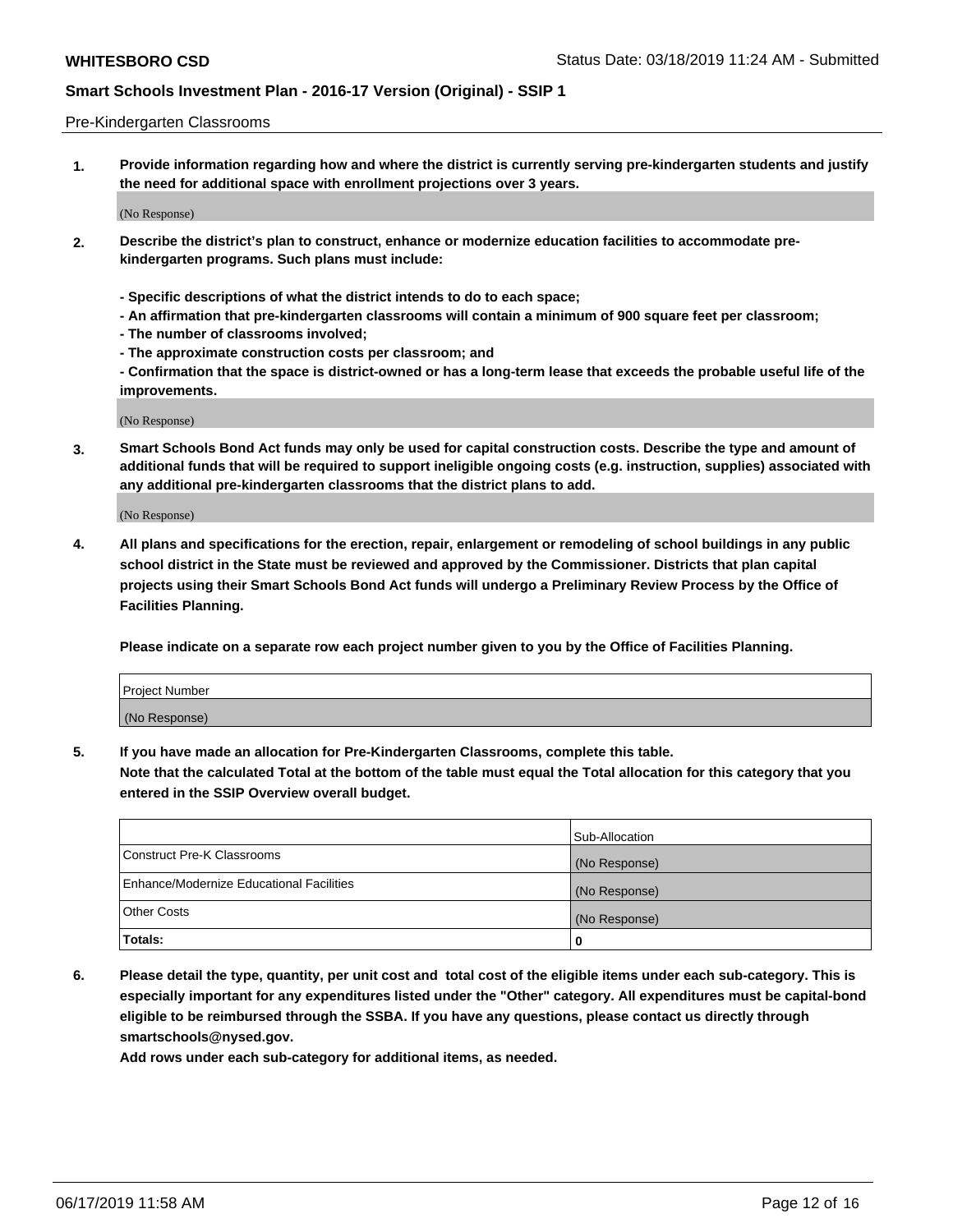Pre-Kindergarten Classrooms

| Select the allowable expenditure | Item to be purchased | Quantity      | Cost per Item | <b>Total Cost</b> |
|----------------------------------|----------------------|---------------|---------------|-------------------|
| type.                            |                      |               |               |                   |
| Repeat to add another item under |                      |               |               |                   |
| each type.                       |                      |               |               |                   |
| (No Response)                    | (No Response)        | (No Response) | (No Response) | (No Response)     |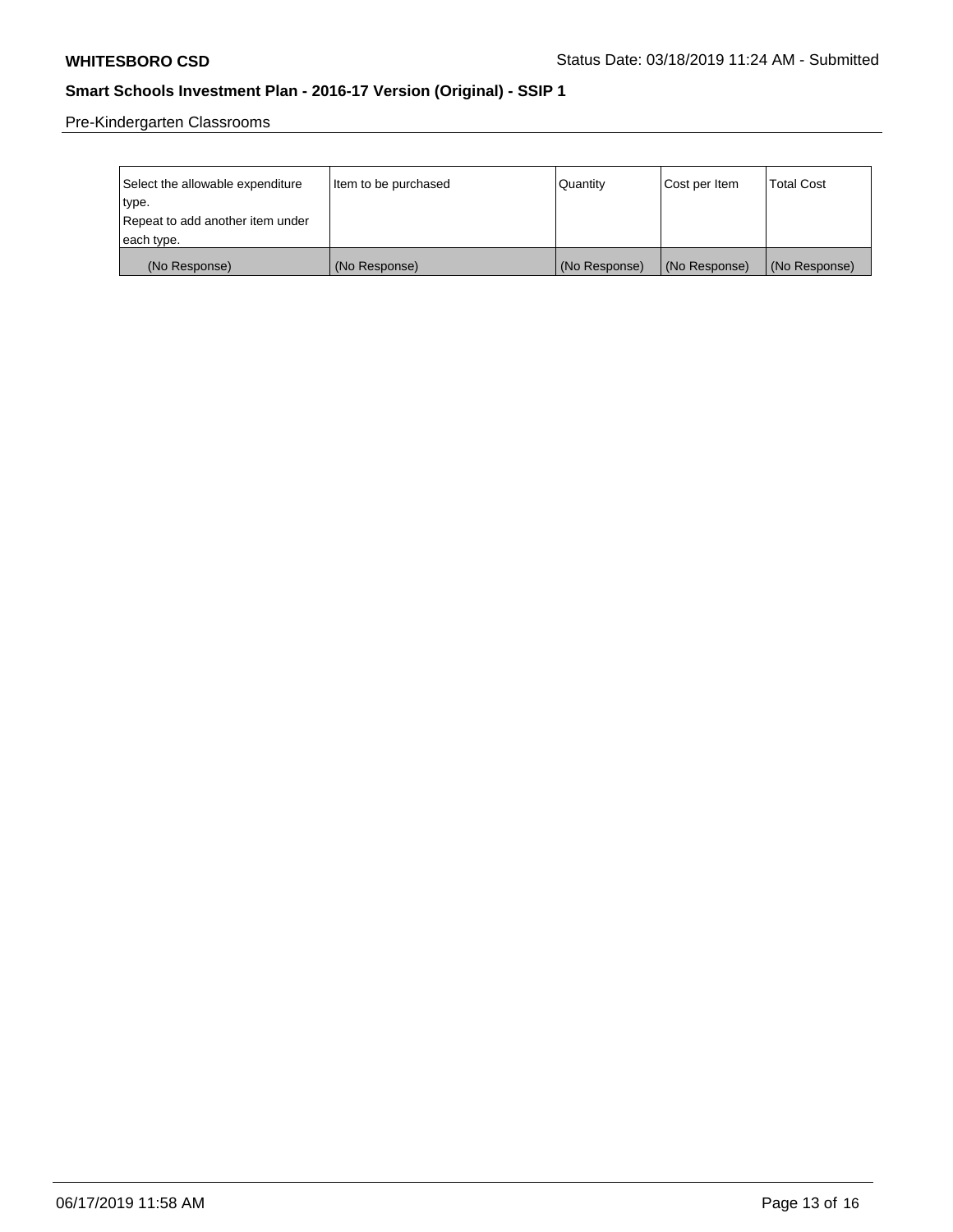Replace Transportable Classrooms

**1. Describe the district's plan to construct, enhance or modernize education facilities to provide high-quality instructional space by replacing transportable classrooms.**

(No Response)

**2. All plans and specifications for the erection, repair, enlargement or remodeling of school buildings in any public school district in the State must be reviewed and approved by the Commissioner. Districts that plan capital projects using their Smart Schools Bond Act funds will undergo a Preliminary Review Process by the Office of Facilities Planning.**

**Please indicate on a separate row each project number given to you by the Office of Facilities Planning.**

| Project Number |  |
|----------------|--|
|                |  |
|                |  |
|                |  |
|                |  |
| (No Response)  |  |
|                |  |
|                |  |
|                |  |

**3. For large projects that seek to blend Smart Schools Bond Act dollars with other funds, please note that Smart Schools Bond Act funds can be allocated on a pro rata basis depending on the number of new classrooms built that directly replace transportable classroom units.**

**If a district seeks to blend Smart Schools Bond Act dollars with other funds describe below what other funds are being used and what portion of the money will be Smart Schools Bond Act funds.**

(No Response)

**4. If you have made an allocation for Replace Transportable Classrooms, complete this table. Note that the calculated Total at the bottom of the table must equal the Total allocation for this category that you entered in the SSIP Overview overall budget.**

|                                                | Sub-Allocation |
|------------------------------------------------|----------------|
| Construct New Instructional Space              | (No Response)  |
| Enhance/Modernize Existing Instructional Space | (No Response)  |
| <b>Other Costs</b>                             | (No Response)  |
| Totals:                                        | 0              |

**5. Please detail the type, quantity, per unit cost and total cost of the eligible items under each sub-category. This is especially important for any expenditures listed under the "Other" category. All expenditures must be capital-bond eligible to be reimbursed through the SSBA. If you have any questions, please contact us directly through smartschools@nysed.gov.**

| Select the allowable expenditure | Item to be purchased | l Quantitv    | Cost per Item | <b>Total Cost</b> |
|----------------------------------|----------------------|---------------|---------------|-------------------|
| type.                            |                      |               |               |                   |
| Repeat to add another item under |                      |               |               |                   |
| each type.                       |                      |               |               |                   |
| (No Response)                    | (No Response)        | (No Response) | (No Response) | (No Response)     |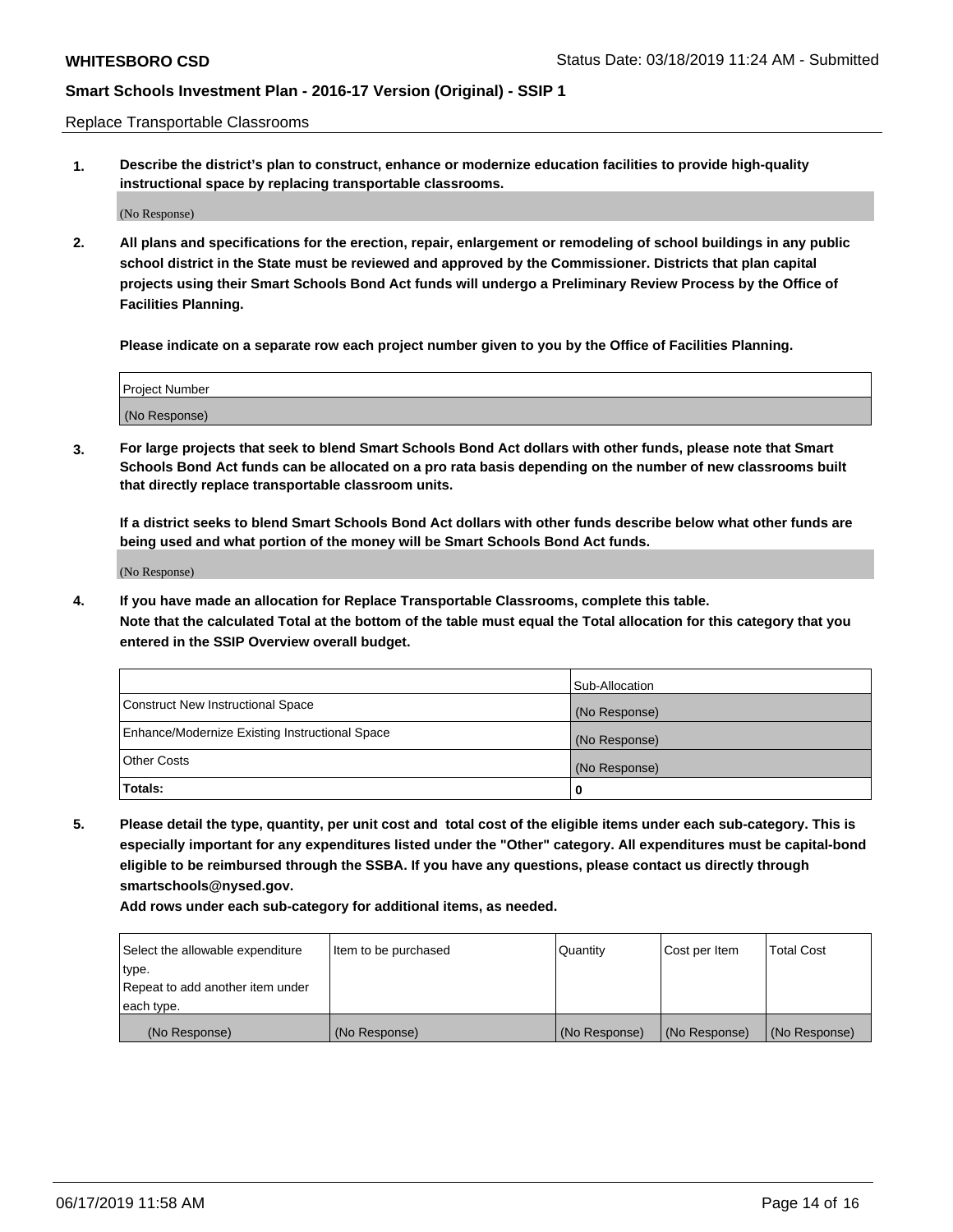High-Tech Security Features

**1. Describe how you intend to use Smart Schools Bond Act funds to install high-tech security features in school buildings and on school campuses.**

(No Response)

**2. All plans and specifications for the erection, repair, enlargement or remodeling of school buildings in any public school district in the State must be reviewed and approved by the Commissioner. Districts that plan capital projects using their Smart Schools Bond Act funds will undergo a Preliminary Review Process by the Office of Facilities Planning.** 

**Please indicate on a separate row each project number given to you by the Office of Facilities Planning.**

| <b>Project Number</b> |  |
|-----------------------|--|
| (No Response)         |  |

- **3. Was your project deemed eligible for streamlined Review?**
	- Yes
	- $\square$  No
- **4. Include the name and license number of the architect or engineer of record.**

| <b>Name</b>   | License Number |
|---------------|----------------|
| (No Response) | (No Response)  |

**5. If you have made an allocation for High-Tech Security Features, complete this table.**

**Note that the calculated Total at the bottom of the table must equal the Total allocation for this category that you entered in the SSIP Overview overall budget.**

|                                                      | Sub-Allocation |
|------------------------------------------------------|----------------|
| Capital-Intensive Security Project (Standard Review) | (No Response)  |
| <b>Electronic Security System</b>                    | (No Response)  |
| <b>Entry Control System</b>                          | (No Response)  |
| Approved Door Hardening Project                      | (No Response)  |
| <b>Other Costs</b>                                   | (No Response)  |
| Totals:                                              | 0              |

**6. Please detail the type, quantity, per unit cost and total cost of the eligible items under each sub-category. This is especially important for any expenditures listed under the "Other" category. All expenditures must be capital-bond eligible to be reimbursed through the SSBA. If you have any questions, please contact us directly through smartschools@nysed.gov.**

| Select the allowable expenditure | Item to be purchased | <b>Quantity</b> | Cost per Item | Total Cost    |
|----------------------------------|----------------------|-----------------|---------------|---------------|
| type.                            |                      |                 |               |               |
| Repeat to add another item under |                      |                 |               |               |
| each type.                       |                      |                 |               |               |
| (No Response)                    | (No Response)        | (No Response)   | (No Response) | (No Response) |